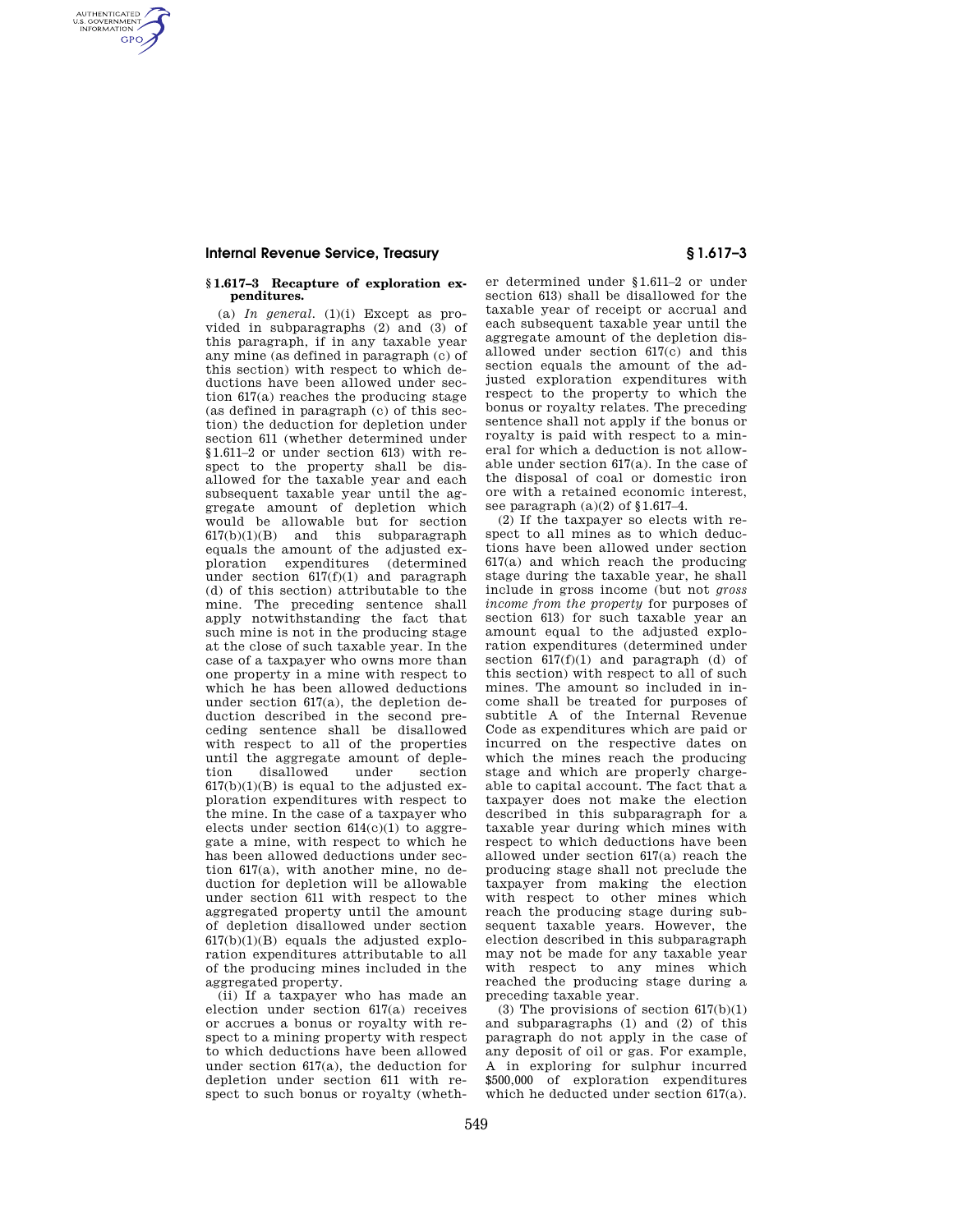In the following year, A did not find sulphur but on the same mineral property located commercially marketable quantities of oil and gas. In computing the depletion allowance with respect to the oil and gas, no depletion would be disallowed because of section 617(b)(1).

(4) In the case of exploration expenditures which are paid or incurred with respect to a mining property which contains more than one mine, the provisions of subparagraphs  $(1)$  and  $(2)$  of this paragraph shall apply only to the amount of the adjusted exploration expenditures properly chargeable to the mine or mines which reach the producing stage during the taxable year. For example, A owns a mining property which contains mines X, Y, and Z. For 1970, A deducted under section 617(a), \$250,000 with respect to X, \$100,000 with respect to Y and \$70,000 with respect to Z. In 1971, mine X reaches the producing stage. At that time, A will only have to recapture the \$250,000 attributable to mine X.

(b) *Manner and time for making election.* (1) A taxpayer will be deemed not to have elected pursuant to section  $617(b)(1)(A)$  and paragraph  $(a)(2)$  of this section unless he clearly indicates such election on his income tax return for the taxable year in which the mine with respect to which deductions were allowed under section 617(a) reaches the producing stage.

(2) The election described in paragraph (a)(2) of this section may be made (or changed) not later than the time prescribed by law for filing the return (including extensions thereof) for the taxable year in which the mine with respect to which deductions were allowed under section 617(a) reaches the producing stage.

(c) *Definitions*—(1) *Mine.* The term *mine* includes all quarries, pits, shafts, and wells, and any other excavations or workings for the purpose of extracting any known deposit of ore or other mineral.

(2) *Producing stage.* A mine will be considered to have reached the producing stage when (i) the major portion of the mineral production is obtained from workings other than those opened for the purpose of development, or (ii) the principal activity of the mine is the production of developed ores or

**§ 1.617–3 26 CFR Ch. I (4–1–09 Edition)** 

minerals rather than the development of additional ores or minerals for mining.

(3) *Mining property.* The term *mining property* means any property (as the term is defined in section 614(a) after the application of subsections (c) and (e) thereof) with respect to which any expenditures allowed as deductions under section 617(a) are properly chargeable.

(d) *Adjusted exploration expenditures*— (1) *In general.* The term *adjusted exploration expenditures* means, with respect to any property or mine:

(i) The aggregate amount of the expenditures allowed as deductions under section 617(a) for the taxable year and all preceding taxable years to the taxpayer or any other person which are properly chargeable to such property or mine and which (but for the election under section 617(a)) would be reflected in the adjusted basis of such property or mine, reduced by

(ii) The excess, if any, of the amount which would have been allowable for all taxable years under section 613 but for the deduction of such expenditures over the amount allowable for depletion under section 611 (determined without regard to section 617(b)(1)(B)). The amount determined under the preceding sentence shall be reduced by the aggregate of the amounts included in gross income for the taxable year and all preceding taxable years under section 617(b) or (c) and the amount treated under section 617(d) as gain from the sale or exchange of the property which is neither a capital asset nor property described in section 1231.

(iii) If a taxpayer pays or incurs exploration expenditures on a property which contains a producing mine and if such taxpayer deducts any portion of such expenditures under section 617(a), an amount equal to the amount so deducted shall be taken into account in computing the taxpayer's *taxable income from the property* for the purposes of the limitation on the percentage depletion deduction under section 613(a) and the regulations thereunder. The amount of the adjusted exploration expenditures with respect to the producing mine shall be reduced by an amount equal to the amount by which the taxpayer's deduction under 617(a)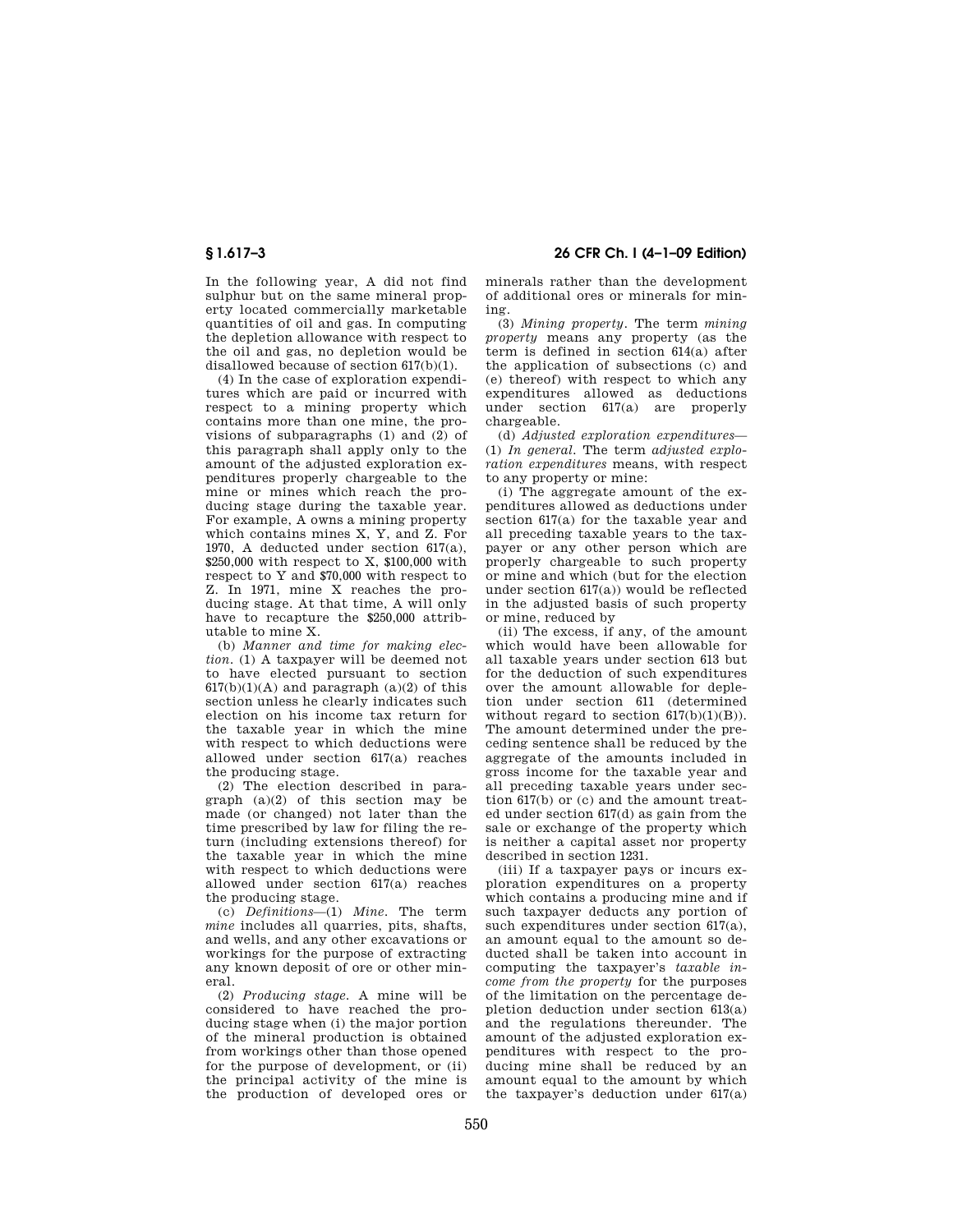### **Internal Revenue Service, Treasury § 1.617–3**

(described in the preceding sentence) reduces the taxpayer's deduction for depletion for the taxable year. See example 1 in subparagraph (6) of this paragraph.

(iv) For purposes of  $§1.617-4$ , the aggregate amount of adjusted exploration expenditures with respect to a mining property includes the aggregate amount of adjusted exploration expenditures properly allocable to all mines on such property.

(v) (*a*) For purposes of paragraph (a)(1) of this section, the aggregate amount of the adjusted exploration expenditures is determined as of the close of the taxpayer's taxable year.

(*b*) For purposes of §1.617–4, the aggregate amount of the adjusted exploration expenditures is determined as of the date of the disposition of the mining property or portion thereof.

(2) *Adjustments for certain expenditures of other taxpayers or in respect of other property.* (i) For purposes of subparagraph (1) of this paragraph, the exploration expenditures which must be taken into account in determining the adjusted exploration expenditures with respect to any property or mine are not limited to those expenditures with respect to the property disposed of or which entered the production stage nor are such expenditures limited to those deducted by the taxpayer. For the manner of determining the amount of adjusted exploration expenditures immediately after certain dispositions, see subparagraph (4) of this paragraph.

(ii) If a transferee who at the time of the transfer has not made an election under section 617(a) (including a transferee who has made an election under section  $615(e)$  receives mineral property in a transaction in which the basis of such property in his hands is determined in whole or in part by reference to its basis in the hands of the transferor and with respect to such property the transferor has deducted exploration expenditures under section 617(a), the adjusted exploration expenditures immediately after such transfer shall be treated as exploration expenditures allowed as deductions under section 617(a) to the transferee.

(iii) If a transferee who makes an election under section 617(a) receives mineral property in a transaction in

which the basis of such property in his hands is determined in whole or in part by reference to the basis of such property in the hands of the transferor and the transferor had in effect at the time of the transfer an election under section 615(e), an amount equal to the total of the amounts allowed as deductions to the transferor under section 615 with respect to the transferred property shall be treated as expenditures allowed as deductions under section 617(a) to the transferee. The preceding sentence shall not apply to expenditures which could not have been reflected in the basis of the property in the hands of the transferee had the transferor not made the section 615(e) election.

(iv) The provisions of this subparagraph may be illustrated by the following examples:

*Example 1.* On July 14, 1969, A purchased mineral property Z for \$10,000. After deducting exploration expenditures of \$20,000 under section 617(a), A transferred the property to his son as a gift on July 9, 1970. Since the exception for gifts in section  $617(d)(3)$  (by incorporation by reference of the provisions of section  $1245(b)(1)$  applies, A does not recognize gain under section 617(d). On September 30, 1972 after deducting exploration expenditures of \$150,000 under section 617(a), the son transfers the mineral property to corporation X in a transaction under which no gain is recognized by the son under section 351. Since the exception of section  $617(d)(3)$  (by incorporation by reference of the provisions of section 1245(b)(3)) applies, the son does not recognize gain under section 617(d). On November 14, 1972, corporation X sells the mineral property. No deductions for exploration expenditures were taken by corporation X. The amount of the adjusted exploration expenditures with respect to mineral property Z to be recaptured by corporation X upon such sale is \$170,000 (the total amount deducted by A and the son).

*Example 2.* Assume the same facts as in example 1 except that A deducted the \$20,000 of exploration expenditures under section 615(a). The amount of the adjusted exploration expenditures with respect to mineral property Z in corporation X's hands is \$170,000 (the \$20,000 deducted under section 615(a) by A plus the \$150,000 deducted under section 617(a) by the son).

(3) *Allocation of certain expenditures.* A project area consists of that territory which the taxpayer has determined by analysis of certain variables (the size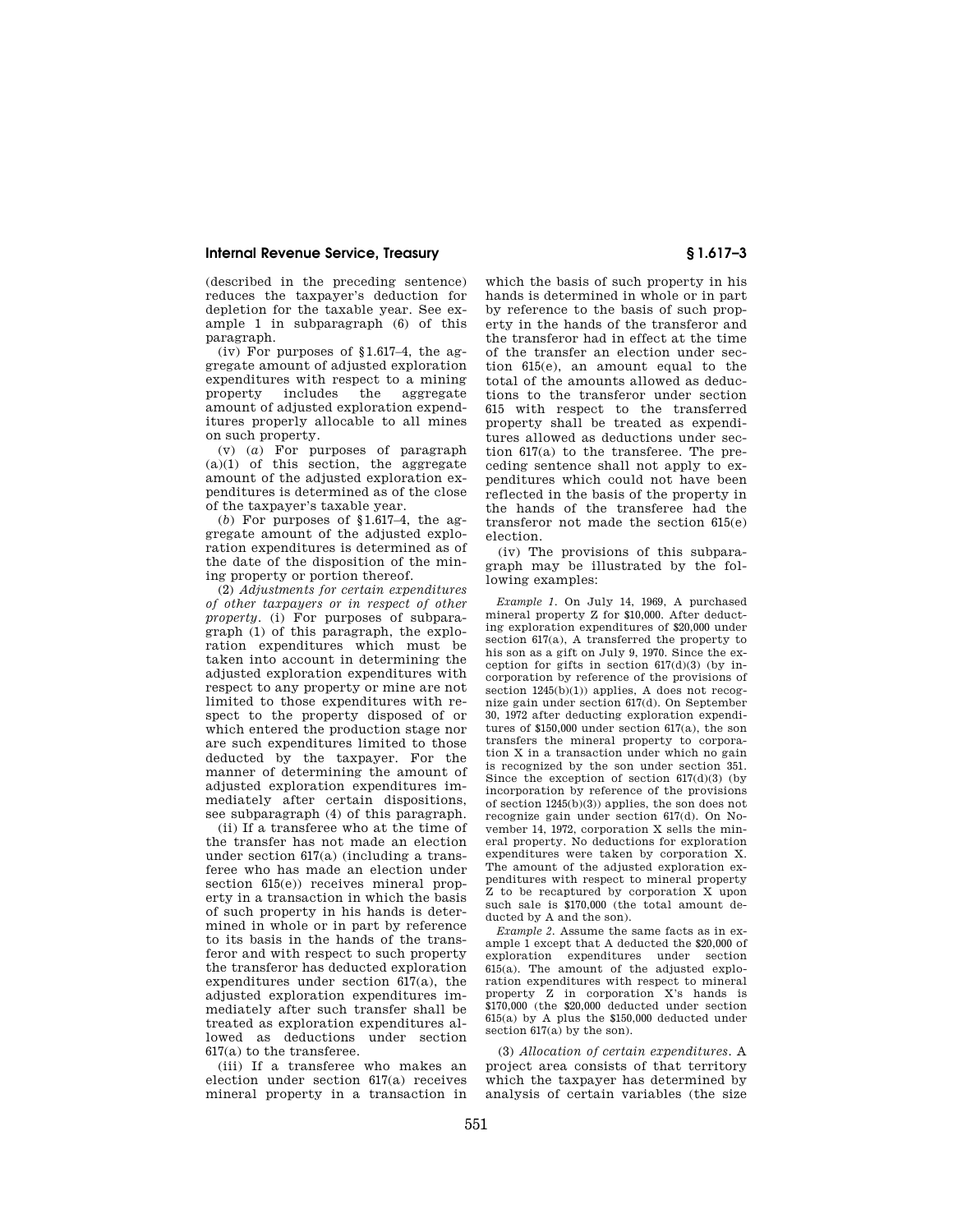and topography of the area to be explored, existing information with respect to that area and nearby areas, and the quantity of equipment, men, and money available) can be explored advantageously as a single integrated operation. If exploration expenditures are paid or incurred with respect to a project area and one or more areas of interest are identified within such project area, the entire amount of such expenditures shall be allocated equally to each such area of interest. If an area of interest contains one or more mines or deposits the expenditures allocable to such area of interest shall be allocated (i) if only one mine or deposit is located or identified, entirely to such mine or deposit, or (ii) if more than one mine or deposit is located or identified, equally among the various mines or deposits located. For purposes of this subparagraph, the term *area of interest*  means each separable, noncontiguous portion of the project area which is identified as possessing sufficient mineral-producing potential to merit further exploration. The provisions of this subparagraph may be illustrated by the following example: A pays \$100,000 for the exploration of a project area which results in the identification of two areas of interest. A pays an additional \$60,000 for the exploration of one of the areas of interest in which he locates mineral deposit X and mineral deposit Y. With respect to the exploration of deposit X he incurs an additional \$100,000 of expenses and with respect to deposit Y he incurs an additional \$200,000 of expenses. The exploration expenditures properly attributable to deposit X would be \$155,000 (\$100,000 plus one-half of \$50,000 plus one-half of \$60,000) and the exploration expenditures properly attributable to deposit Y would be \$255,000 (\$200,000 plus onehalf of \$50,000 plus one-half of \$60,000).

(4) *Partnership distributions.* The adjusted exploration expenditures with respect to any property or mine received by a taxpayer in a distribution with respect to all or part of his interest in a partnership (i) include the adjusted exploration expenditures (not otherwise included under  $617(f)(1)$ ) with respect to such property or mine immediately prior to such distribution and (ii) shall be reduced by

# **§ 1.617–3 26 CFR Ch. I (4–1–09 Edition)**

the amount of gain to which section 751(b) applies realized by the partnership (as constituted after the distribution) on the distribution of such property or mine. In the case of any property or mine held by a partnership after a distribution to a partner to which section 751(b) applies, the adjusted exploration expenditures with respect to such property or mine shall be reduced by the amount of gain (if any) to which section 751(b) applies realized by such partner with respect to such distribution on account of such property or mine.

(5) *Amount of transferee's adjusted exploration expenditures immediately after certain acquisitions*—(i) *Transactions in which basis is determined by reference to the cost or fair market value of the property transferred. (a*) If on the date a person acquires mining property his basis for the property is determined solely by reference to its cost (within the meaning of section 1012), then on such date the amount of the adjusted exploration expenditures for the mining property in such person's hands is zero.

(*b*) If on the date a person acquires mining property his basis for the property is determined solely by reason of the application of section 301(d) (relating to basis of property received in corporate distribution) or section 334(a) (relating to basis of property received in a liquidation in which gain or loss is recognized), then on such date the amount of the adjusted exploration expenditures for the mining property in such person's hands is zero.

(*c*) If on the date a person acquires mining property his basis for the property is determined solely under the provisions of section 334(b)(2) or (c) (relating to basis of property received in certain corporate liquidations), then on such date the amount of the adjusted exploration expenditures for the mining property in such person's hands is zero.

(*d*) If on the date a person acquires mining property from a decedent such person's basis is determined, by reason of the application of section 1014(a), solely by reference to the fair market value of the property on the date of the decedent's death or on the applicable date provided in section 2032 (relating to alternate valuation date), then on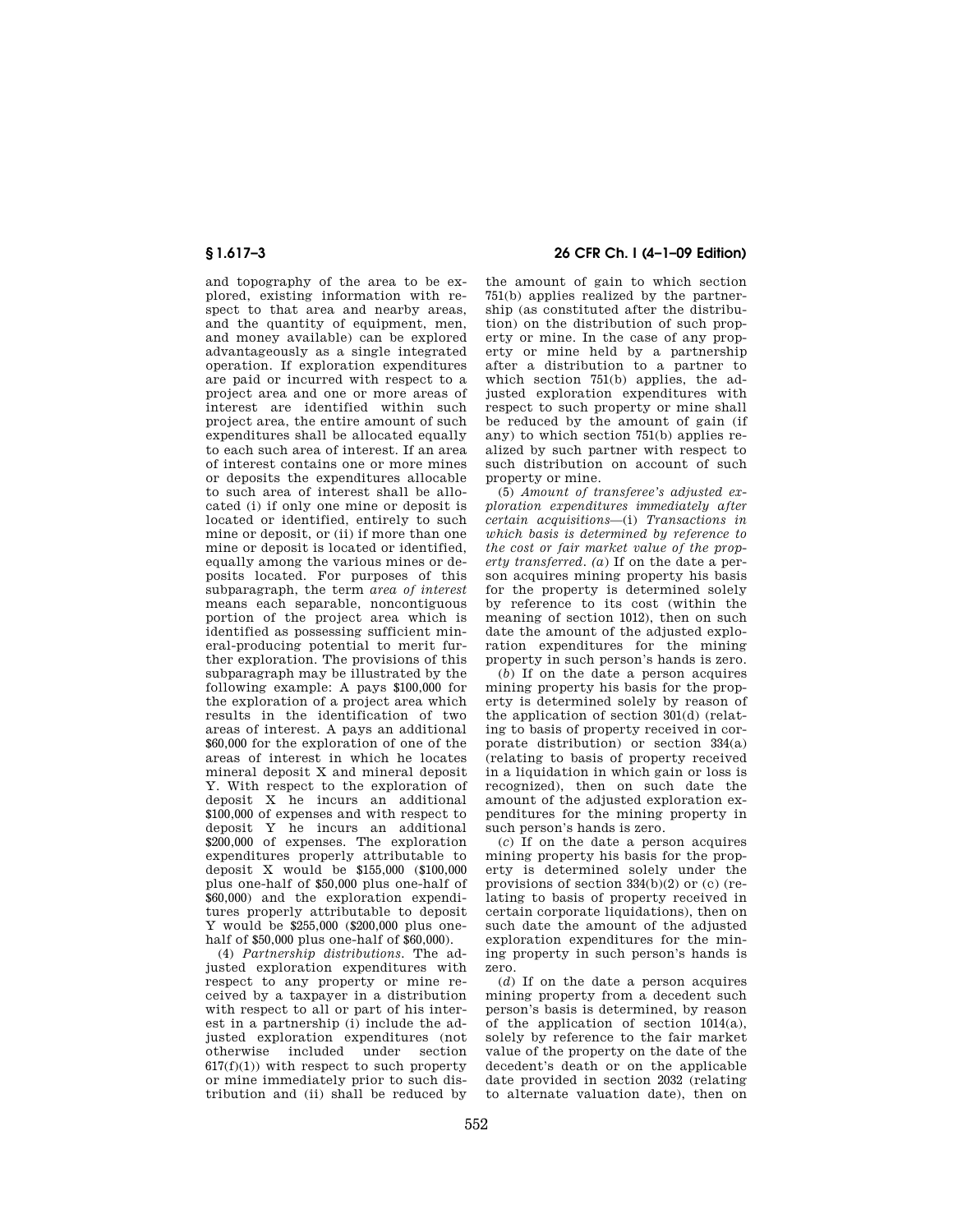### **Internal Revenue Service, Treasury § 1.617–3**

the date of acquisition the amount of the adjusted exploration expenditures for the mining property in such person's hands is zero.

(ii) *Gifts and certain tax-free transactions. (a*) If mining property is disposed of in a transaction described in (*b*) of this subdivision (ii), then the amount of the adjusted exploration expenditures for the mining property in the hands of a transferee immediately after the disposition shall be an amount equal to:

(*1*) The amount of the adjusted exploration expenditures with respect to the mining property in the hands of the transferor immediately before the disposition, minus

(*2*) The amount of any gain taken into account under section 617(d) by the transferor upon the disposition.

(*b*) The transactions referred to in (*a*) of this subdivision (ii) are:

(*1*) A disposition which is in part a sale or exchange and in part a gift, or

(*2*) A disposition which is described in section 617(d) through the incorporation by reference of the provisions of section 1245(b)(3) (relating to certain tax free transactions).

(iii) *Property acquired from a decedent.*  If mining property is acquired in a transfer at death to which section 617(d) applies through incorporation by reference of the provisions of section 1245(b)(2), the amount of the adjusted exploration expenditures with respect to the mining property in the hands of the transferee immediately after the transfer shall include the amount, if any, of the exploration expenditures deducted by the transferee before the decedent's death, to the extent that the basis of the mining property (determined under section  $1014(a)$ ) is required to be reduced under the second sentence of section 1014(b)(9) (relating to adjustments to basis where the property is acquired from a decedent prior to his death).

(6) *Examples.* The provisions of this paragraph may be illustrated by the following examples:

*Example 1.* A owns the working interest in a large tract of land located in the United States. A's interest in the entire tract of land constitutes one property for purposes of section 614. In the northwest corner of this tract is an operating mine, X, producing an ore of beryllium, which is entitled to a percentage depletion rate of 22 percent under section 613(b)(2)(B). During 1971, A conducts an exploration program in the southeast corner of this same tract of land, and he incurs \$400,000 of expenditures to which section 617(a)(1) applies in connection with this exploration program. A elects to deduct this amount as expenses under section 617(a). During 1971, A's *gross income from the property*  computed under section 613 was \$1 million, with respect to the property encompassing mine X and the area in which exploration was conducted. A's *taxable income from the property* computed under section 613, before adjustment to reflect the deductions taken with respect to the property during the year under section 617, was \$400,000. The cost depletion deduction allowable and deducted with respect to the property during 1971 was \$50,000. The amount of adjusted exploration expenditures chargeable to the exploratory mine (hereinafter referred to as mine Y) at the close of 1971 is \$250,000, computed as follows:

Expenditures allowed as deductions under sec. 617(a) .............. \$400,000 Gross income from the property ........................ \$1,000,000 22 percent thereof ........... 220,000 Taxable income from the property, before adjustment to reflect deduc-<br>tions allowed under allowed sec. 617 during year .... 400,000 50 percent thereof—tentative deduction ............ 200,000 Taxable income from the property after adjustment to reflect deduc-<br>tions allowed under tions allowed sec. 617 during year (\$400,000 minus \$400,000) ..................... 0 Cost depletion allowed for year .............................. 50,000 Amount by which allowance for depletion under sec. 611 was reduced on account of deductions under sec. 617 (\$200,000 minus \$50,000) ..................................... 150,000

Adjusted exploration expenditures at end of 1971 ............................ 250,000

*Example 2.* Assume the same facts as in example 1. Assume further that mine Y, with respect to which exploration expenditures were deducted in 1971, enters the producing stage in 1972, and that no deductions were taken under section 617 with respect to that mine after 1971. A does not make an election under section 617(b)(1)(A) during 1972. Assume that the depletion deduction which would be allowable for 1972 with respect to the property (which includes both mines) but for the application of section  $617(b)(1)(B)$  is \$100,000. Pursuant to section  $617(b)(1)(B)$ , this depletion deduction is disallowed. Therefore,